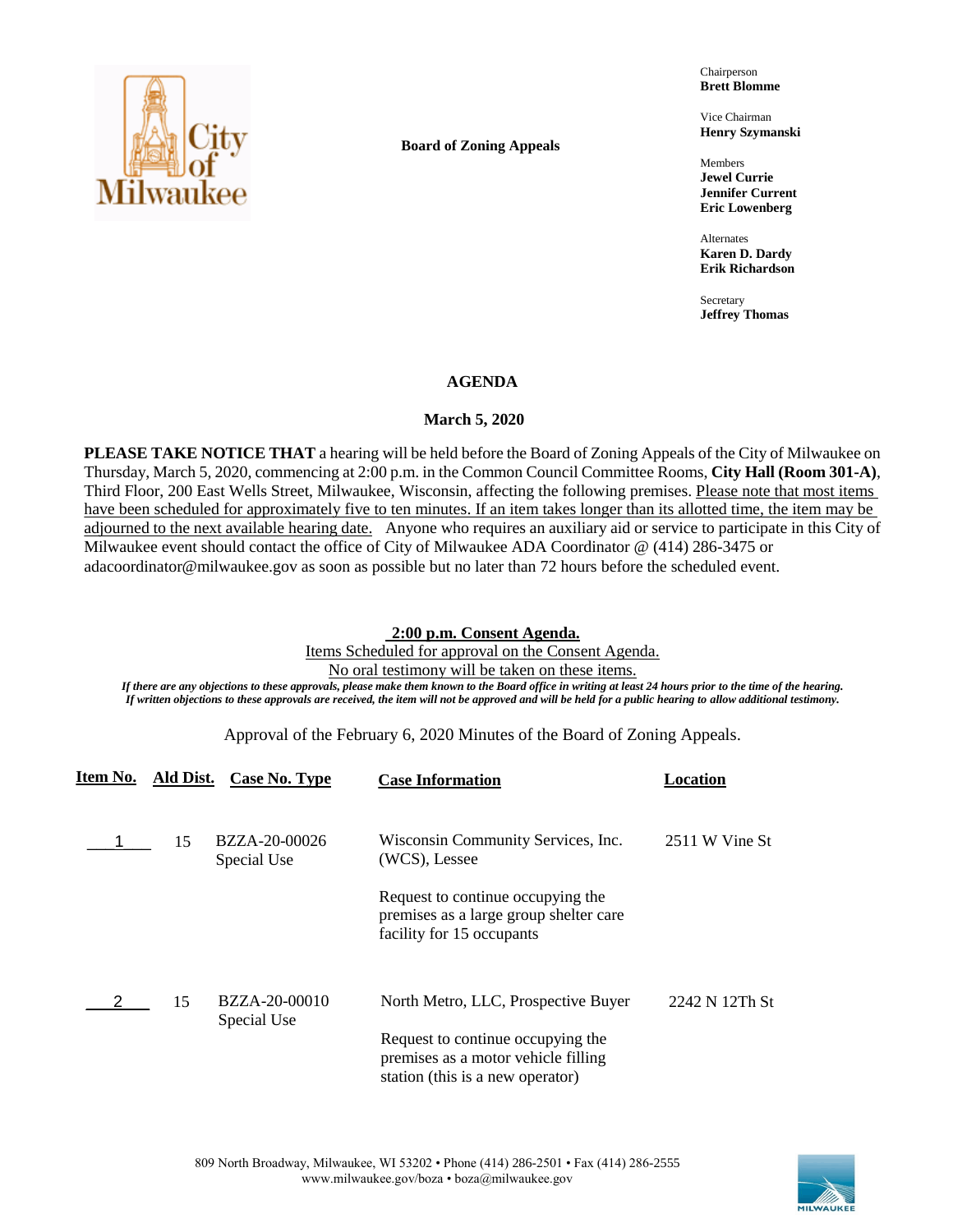| Board of Zoning Appeals, Hearing on Thursday, March 5, 2020 |   |                              |                                                                                                                                                                                                                                                                                                                                                                                                                                                                          |                                                    |
|-------------------------------------------------------------|---|------------------------------|--------------------------------------------------------------------------------------------------------------------------------------------------------------------------------------------------------------------------------------------------------------------------------------------------------------------------------------------------------------------------------------------------------------------------------------------------------------------------|----------------------------------------------------|
| Item No. Ald Dist.                                          |   | <b>Case No. Type</b>         | <b>Case Information</b>                                                                                                                                                                                                                                                                                                                                                                                                                                                  | <b>Location</b>                                    |
|                                                             |   |                              | 2:00 p.m. Consent Agenda (continued)<br>Items Scheduled for approval on the Consent Agenda.<br>No oral testimony will be taken on these items.<br>If there are any objections to these approvals, please make them known to the Board office in writing at least 24 hours prior to the time of the hearing.<br>If written objections to these approvals are received, the item will not be approved and will be held for a public hearing to allow additional testimony. |                                                    |
| 3                                                           | 1 | BZZA-20-00011<br>Special Use | God's Anointed Ones Childcare, Lessee<br>Request to increase the ages from infant<br>to 12 years of age to infant to 13 years of<br>age and continue occupying the premises<br>as a day care center for 60 children per<br>shift, operating Monday - Sunday 6:00<br>a.m. to midnight                                                                                                                                                                                     | 3311 W Villard Av                                  |
|                                                             | 2 | BZZA-20-00009<br>Special Use | Ambitious Minds Learning Center,<br>Lessee<br>Request to occupy a portion of the<br>premises (units 8715 and 8717) as a day<br>care center for 48 children per shift<br>infant - 12 years of age, operating<br>Monday - Saturday 5:00 a.m. - 7:00 p.m.                                                                                                                                                                                                                   | 8715 W Fond Du Lac Av<br>AKA 8717 W Fond Du Lac Av |
| 5                                                           | 2 | BZZA-20-00031<br>Special Use | Gwaltney Evangelistic Association, Inc.<br>dba Liberty Temple Church, Property<br>Owner<br>Request to continue occupying the<br>premises as a religious assembly hall                                                                                                                                                                                                                                                                                                    | 6635 W Capitol Dr                                  |
| 6                                                           | 4 | BZZA-20-00023<br>Special Use | <b>TNSH Landlord, Property Owner</b><br>Request to allow a marquee sign that has<br>a display area larger than 50 square feet<br>and is illuminated by external lights                                                                                                                                                                                                                                                                                                   | 212 W Wisconsin Av                                 |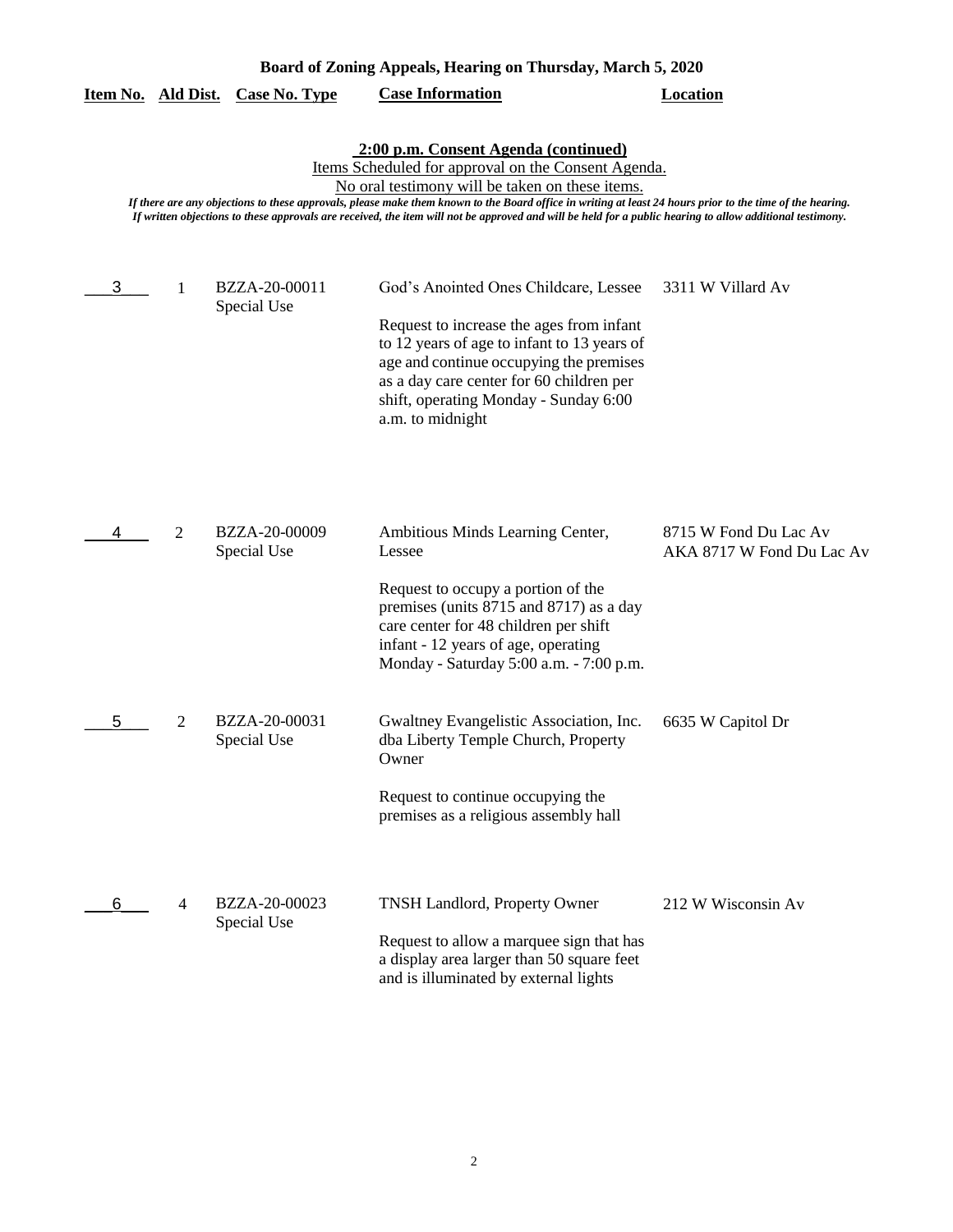|  | Board of Zoning Appeals, Hearing on Thursday, March 5, 2020 |  |
|--|-------------------------------------------------------------|--|
|  |                                                             |  |

|  | Item No. Ald Dist. Case No. Type | <b>Case Information</b> | Location |
|--|----------------------------------|-------------------------|----------|
|  |                                  |                         |          |

**2:00 p.m. Consent Agenda (continued)**

Items Scheduled for approval on the Consent Agenda.

No oral testimony will be taken on these items.

*If there are any objections to these approvals, please make them known to the Board office in writing at least 24 hours prior to the time of the hearing. If written objections to these approvals are received, the item will not be approved and will be held for a public hearing to allow additional testimony.*

|    | 5 | BZZA-20-00014<br>Special Use | Superior Service, LLC, Lessee<br>Request continue occupying the<br>premises as a light motor vehicle sales<br>and repair facility                                                                                                                                                                                                                                                                | 8302 W Lisbon Av   |
|----|---|------------------------------|--------------------------------------------------------------------------------------------------------------------------------------------------------------------------------------------------------------------------------------------------------------------------------------------------------------------------------------------------------------------------------------------------|--------------------|
| 8  | 5 | BZZA-20-00013<br>Special Use | Kasey's Fun-Land Childcare, LLC,<br>Lessee<br>Request to increase the ages from 2 - 12<br>years of age to 2 - 13 years of age and<br>continue occupying the premises as a<br>day care center for 17 children per shift,<br>operating Monday - Friday 7:00 a.m. to<br>$10:00$ p.m.                                                                                                                | 7980 W Appleton Av |
| 9  | 5 | BZZA-20-00007<br>Special Use | Kids's Land Learning Center, Inc.,<br>Lessee<br>Request to increase the number of<br>children from 75 children on first shift<br>and 40 children on second shift to 90<br>children per shift, increase the ages from<br>infant - 12 years of age to infant - 13<br>years of age, and continue occupying the<br>premises as a day care center operating<br>Monday - Friday 6:00 a.m. to 9:00 p.m. | 7918 W Capitol Dr  |
| 10 | 6 | BZZA-20-00016<br>Special Use | Allan Waheed dba Waheed's Tire<br>Center, Lessee<br>Request to continue occupying the<br>premises as a motor vehicle repair<br>facility (this is a new operator)                                                                                                                                                                                                                                 | 2477 N Holton St   |
| 11 | 6 | BZZA-20-00024<br>Special Use | AZAAN, LLC, Lessee<br>Request to continue occupying the<br>premises as a motor vehicle filling<br>station and convenience store                                                                                                                                                                                                                                                                  | 406 W Center St    |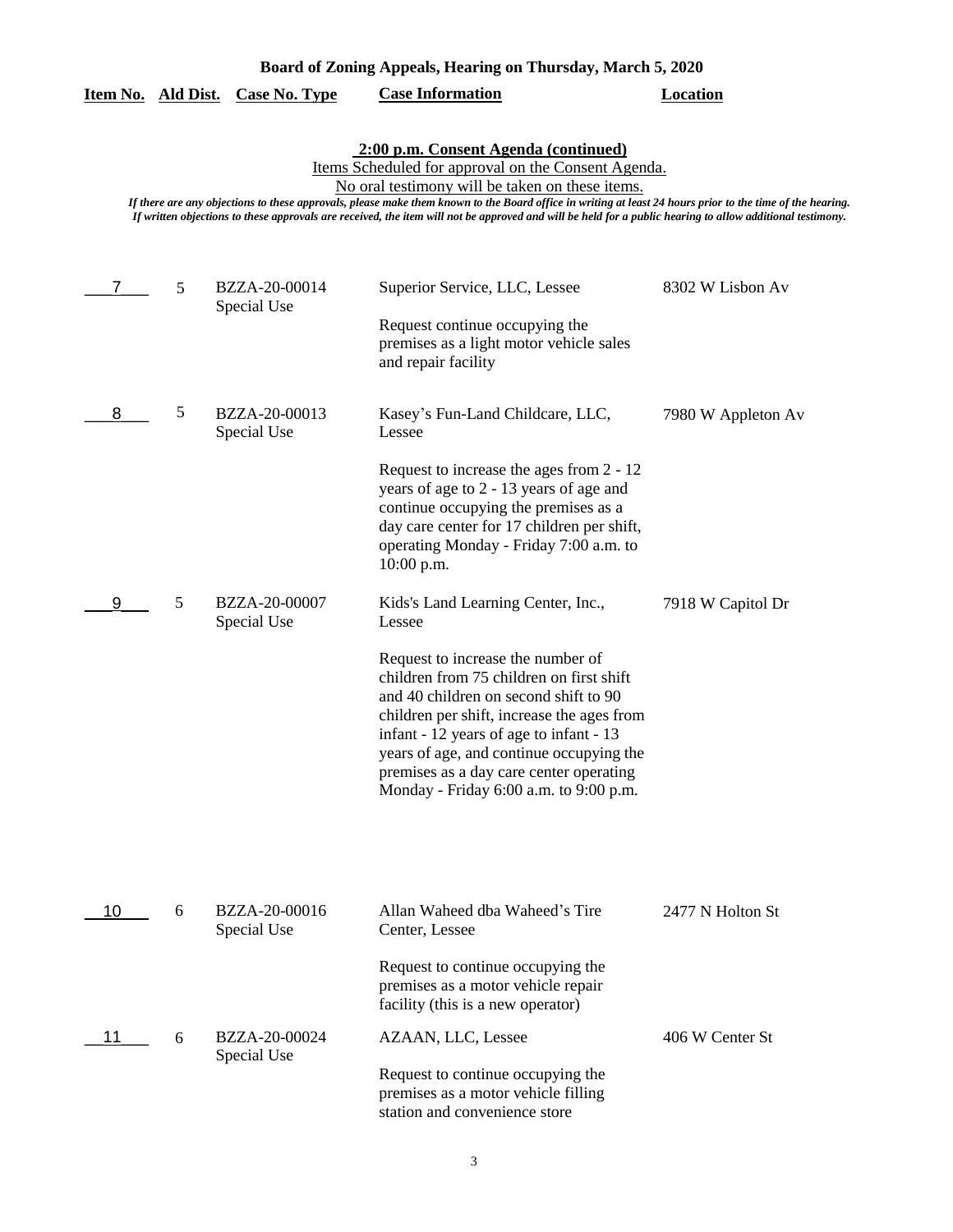|    |                                                                                                                                                                                                                                                                                                                                                                                                                                                                          | <u>Item No. Ald Dist. Case No. Type</u> | <b>Case Information</b>                                                                                                                                                                                                                                                                                                                                                                                         | Location                  |  |  |
|----|--------------------------------------------------------------------------------------------------------------------------------------------------------------------------------------------------------------------------------------------------------------------------------------------------------------------------------------------------------------------------------------------------------------------------------------------------------------------------|-----------------------------------------|-----------------------------------------------------------------------------------------------------------------------------------------------------------------------------------------------------------------------------------------------------------------------------------------------------------------------------------------------------------------------------------------------------------------|---------------------------|--|--|
|    | 2:00 p.m. Consent Agenda (continued)<br>Items Scheduled for approval on the Consent Agenda.<br>No oral testimony will be taken on these items.<br>If there are any objections to these approvals, please make them known to the Board office in writing at least 24 hours prior to the time of the hearing.<br>If written objections to these approvals are received, the item will not be approved and will be held for a public hearing to allow additional testimony. |                                         |                                                                                                                                                                                                                                                                                                                                                                                                                 |                           |  |  |
| 12 | 6                                                                                                                                                                                                                                                                                                                                                                                                                                                                        | BZZA-20-00025<br>Use Variance           | Wisconsin Community Services, Inc.<br>(WCS), Lessee<br>Request to continue occupying the<br>premises as a large group shelter care<br>facility for 10 occupants                                                                                                                                                                                                                                                 | 3790 N 12Th St            |  |  |
| 13 | 6                                                                                                                                                                                                                                                                                                                                                                                                                                                                        | BZZA-20-00021<br>Special Use            | Little Giants Learning Academy, LLC,<br>Lessee<br>Request to increase the days and hours of<br>operation from Monday - Friday 6:00<br>a.m. - 8:00 p.m. to Monday - Sunday<br>$6:00$ a.m. $-11:30$ p.m., increase the ages<br>from infant - 12 years of age to<br>infant - 13 years of age, and continue<br>occupying the premises as a day care<br>center for 25 children per shift (this is a<br>new operator) | 3479 N 2Nd St             |  |  |
| 14 | 6                                                                                                                                                                                                                                                                                                                                                                                                                                                                        | BZZA-20-00030<br>Special Use            | Lockett Enterpises LLC DBA<br><b>Behavioral Services, Lessee</b><br>Request to occupy the premises as a<br>social service facility                                                                                                                                                                                                                                                                              | 4111 N Port Washington Av |  |  |
| 15 | 7                                                                                                                                                                                                                                                                                                                                                                                                                                                                        | BZZA-20-00027<br>Use Variance           | Pilgrim Rest Missionary Baptist Church,<br>Inc., Property Owner<br>Request to continue occupying a portion<br>of the premises as a rooming house for<br>10 occupants                                                                                                                                                                                                                                            | 3717 W Keefe Av           |  |  |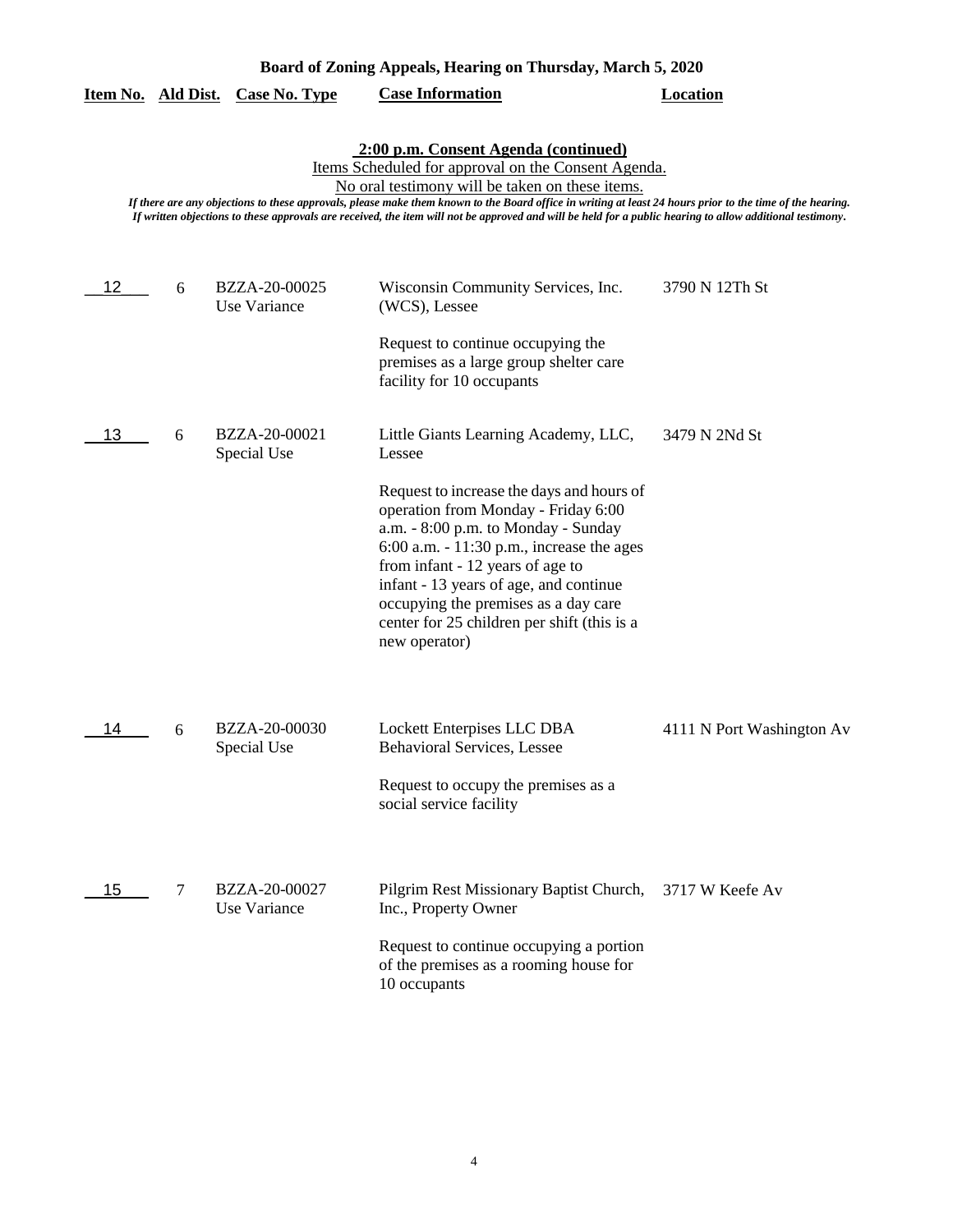|                                                                                                                                                                                                                                                                                                                                                                                                                                                                          |    | <u>Item No. Ald Dist. Case No. Type</u>      | <b>Case Information</b>                                                                                                                                                                                                    | <b>Location</b>       |  |  |
|--------------------------------------------------------------------------------------------------------------------------------------------------------------------------------------------------------------------------------------------------------------------------------------------------------------------------------------------------------------------------------------------------------------------------------------------------------------------------|----|----------------------------------------------|----------------------------------------------------------------------------------------------------------------------------------------------------------------------------------------------------------------------------|-----------------------|--|--|
| 2:00 p.m. Consent Agenda (continued)<br>Items Scheduled for approval on the Consent Agenda.<br>No oral testimony will be taken on these items.<br>If there are any objections to these approvals, please make them known to the Board office in writing at least 24 hours prior to the time of the hearing.<br>If written objections to these approvals are received, the item will not be approved and will be held for a public hearing to allow additional testimony. |    |                                              |                                                                                                                                                                                                                            |                       |  |  |
| 16                                                                                                                                                                                                                                                                                                                                                                                                                                                                       | 8  | BZZA-20-00034<br><b>Dimensional Variance</b> | United Community Center,<br><b>Property Owner</b><br>Request to allow 3 wall signs that<br>exceeds the maximum number allowed<br>per street frontage and 1 wall sign that<br>exceeds the maximum allowed display<br>area   | 2130 W Becher St      |  |  |
| 17                                                                                                                                                                                                                                                                                                                                                                                                                                                                       | 9  | <b>BZZA-20-00008</b><br>Special Use          | Abundant Dreams, Inc., Property Owner<br>Request to occupy a portion of the<br>premises as a day care center for 40<br>children per shift infant - 12 years of age,<br>operating Monday - Friday 5:00 a.m. to<br>6:00 p.m. | 7830 W Good Hope Rd   |  |  |
| 18                                                                                                                                                                                                                                                                                                                                                                                                                                                                       | 9  | BZZA-19-00419<br>Special Use                 | Risen Savior Evangelical Lutheran<br>Church, Property Owner<br>Request to continue occupying the<br>premises as a social service facility                                                                                  | 9505 W Brown Deer Rd  |  |  |
| 19                                                                                                                                                                                                                                                                                                                                                                                                                                                                       | 11 | BZZA-20-00004<br>Special Use                 | Pass It On Club, Inc., Property Owner<br>Request to continue occupying the<br>premises as an assembly hall (sobriety<br>club)                                                                                              | 6229 W Forest Home Av |  |  |
| 20                                                                                                                                                                                                                                                                                                                                                                                                                                                                       | 12 | BZZA-20-00012<br>Special Use                 | Boguslaw Mosio, Property Owner<br>Request to continue occupying the<br>premises as a light motor vehicle sales<br>facility and body shop                                                                                   | 2251 S 13Th St        |  |  |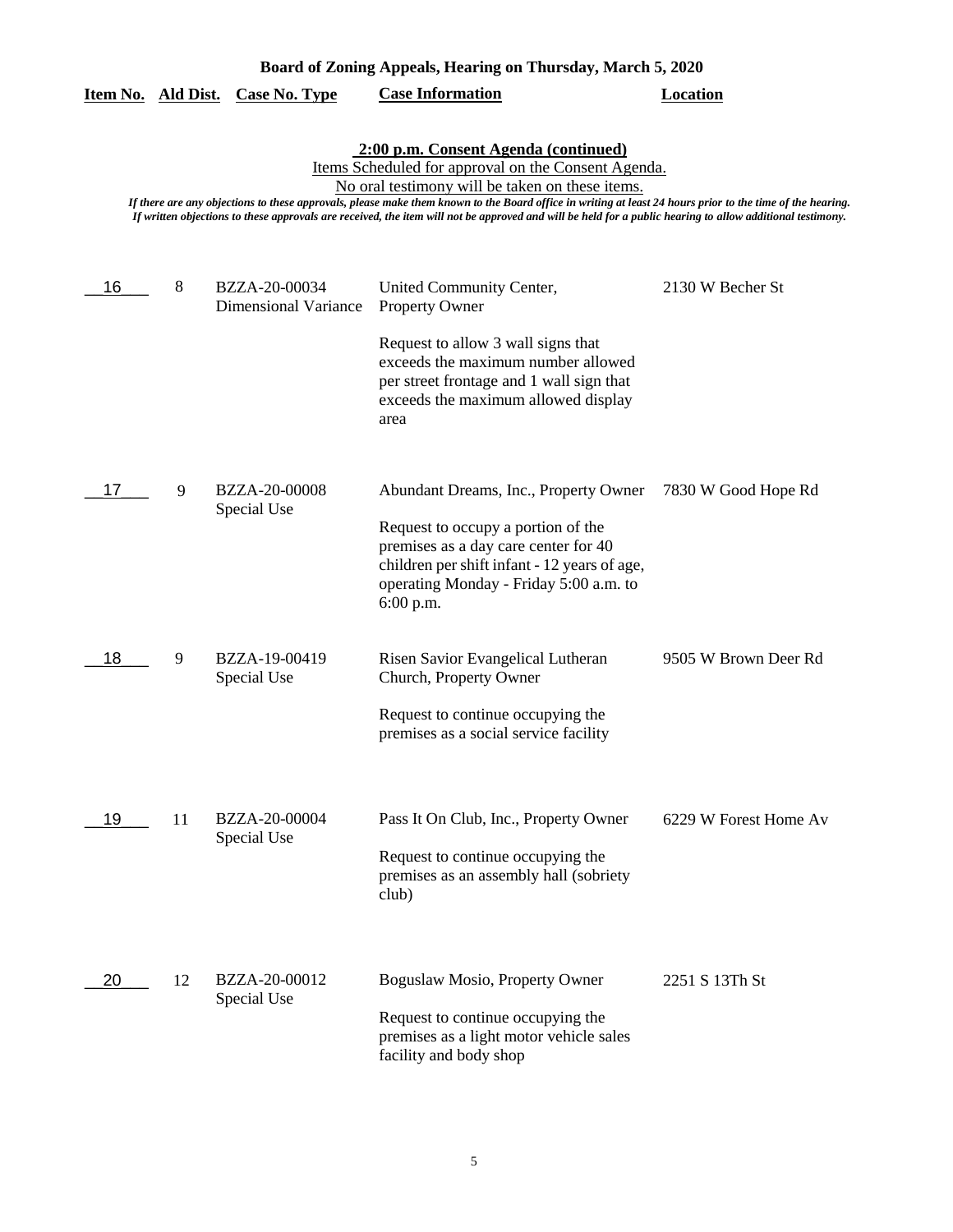| Board of Zoning Appeals, Hearing on Thursday, March 5, 2020                                                                                                                                                                                                                                                                                                                                                                                                              |    |                                              |                                                                                                                                              |                    |
|--------------------------------------------------------------------------------------------------------------------------------------------------------------------------------------------------------------------------------------------------------------------------------------------------------------------------------------------------------------------------------------------------------------------------------------------------------------------------|----|----------------------------------------------|----------------------------------------------------------------------------------------------------------------------------------------------|--------------------|
| Item No. Ald Dist.                                                                                                                                                                                                                                                                                                                                                                                                                                                       |    | <b>Case No. Type</b>                         | <b>Case Information</b>                                                                                                                      | Location           |
| 2:00 p.m. Consent Agenda (continued)<br>Items Scheduled for approval on the Consent Agenda.<br>No oral testimony will be taken on these items.<br>If there are any objections to these approvals, please make them known to the Board office in writing at least 24 hours prior to the time of the hearing.<br>If written objections to these approvals are received, the item will not be approved and will be held for a public hearing to allow additional testimony. |    |                                              |                                                                                                                                              |                    |
| 21                                                                                                                                                                                                                                                                                                                                                                                                                                                                       | 14 | BZZA-20-00028<br><b>Dimensional Variance</b> | Jennifer Bartolotta, Property Owner<br>Request to construct an attached garage<br>and fence located in the front the yard of<br>the premises | 2957 S Superior St |
| 22                                                                                                                                                                                                                                                                                                                                                                                                                                                                       | 14 | BZZA-20-00017<br>Special Use                 | Islam Star Enterprise, LLC,<br><b>Property Owner</b><br>Request to occupy the premises as a<br>general retail establishment                  | 3353 S 13Th St     |

## **2:15 p.m. Public Hearings.**

Please note that each item scheduled for a public hearing has been scheduled for approximately five to ten minutes. If an item takes longer than its allotted time, the item may be adjourned to the next available hearing date.

| 23  | 15 | BZZA-20-00001<br>Special Use | John Sims, Property Owner                                                                 | 2419 W Fond Du Lac Av |
|-----|----|------------------------------|-------------------------------------------------------------------------------------------|-----------------------|
|     |    |                              | Request to continue occupying the<br>premises as a light motor vehicle repair<br>facility |                       |
| -24 | 15 | BZZA-20-00036<br>Special Use | Wellness Commons, LLC,<br><b>Property Owner</b>                                           | 1609 W North Av       |
|     |    |                              | Request to occupy a portion of the<br>premises as a social service facility               |                       |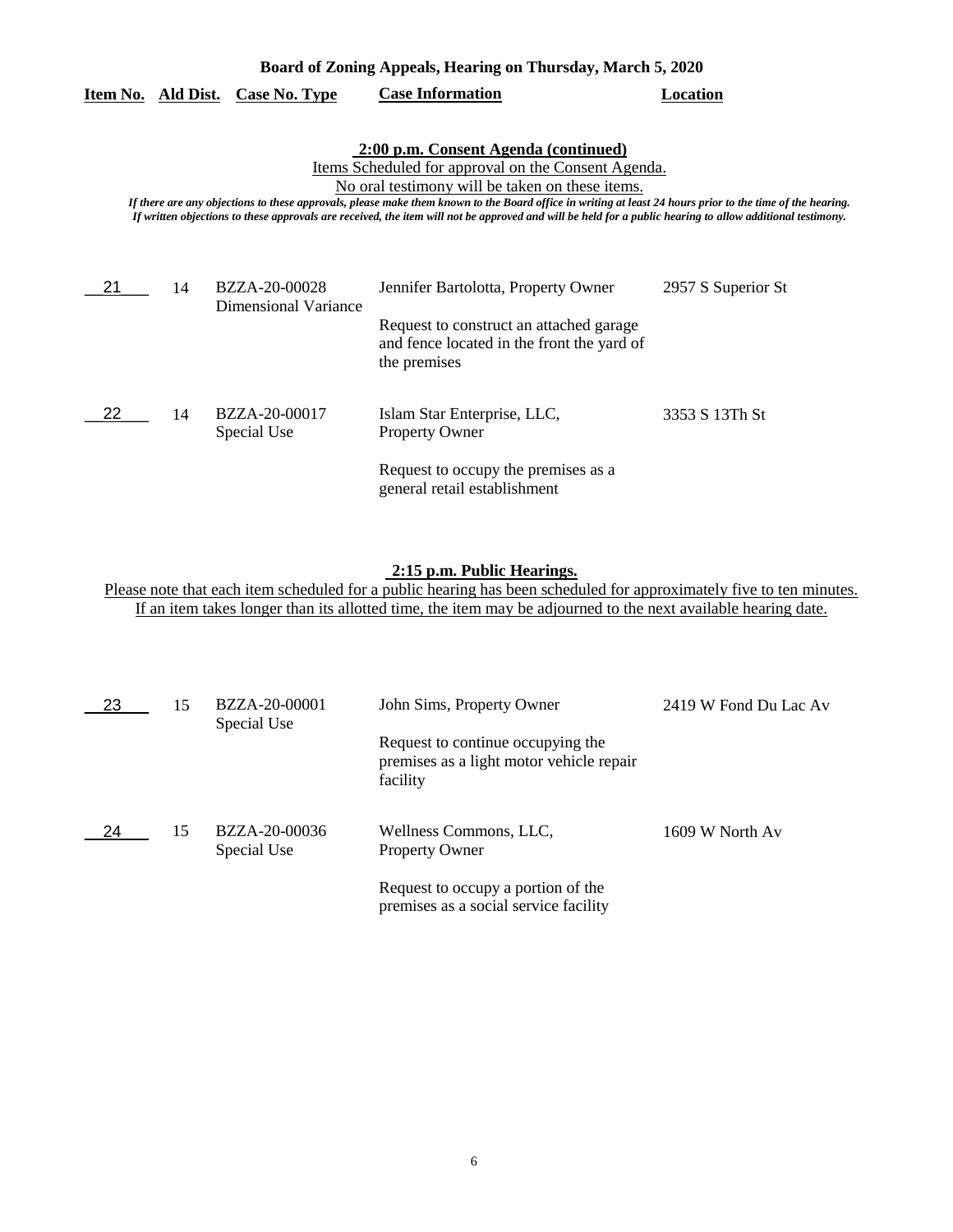| Board of Zoning Appeals, Hearing on Thursday, March 5, 2020 |    |                                               |                                                                                                                                                                                                                                                                                                                                                                                                |                   |
|-------------------------------------------------------------|----|-----------------------------------------------|------------------------------------------------------------------------------------------------------------------------------------------------------------------------------------------------------------------------------------------------------------------------------------------------------------------------------------------------------------------------------------------------|-------------------|
| Item No. Ald Dist.                                          |    | <b>Case No. Type</b>                          | <b>Case Information</b>                                                                                                                                                                                                                                                                                                                                                                        | <b>Location</b>   |
|                                                             |    |                                               | 2:15 p.m. Public Hearings (continued)<br>Please note that each item scheduled for a public hearing has been scheduled for approximately five to ten minutes.<br>If an item takes longer than its allotted time, the item may be adjourned to the next available hearing date.                                                                                                                  |                   |
| 25                                                          | 15 | BZZA-20-00022<br>Special Use                  | Big-A-Low Babies Learning Center,<br>LLC, Lessee<br>Request to increase the hours of<br>operation from 6:00 a.m. - midnight to<br>5:30 a.m. - midnight, decrease the<br>number of children from 50 to 45<br>children per shift, and continue<br>occupying the premises as a daycare<br>center for children infant - 12 years of<br>age operating Monday - Saturday (this is<br>a new operator) | 3933 W Center St  |
| 26                                                          | 15 | BZZA-19-00426<br>Special Use                  | Like Home Learning Center, LLC,<br>Lessee<br>Request to occupy a portion of the<br>premises as a day care center for 49<br>children per shift infant - 13 years of age,<br>operating Monday - Friday 6:00<br>a.m. - 5:00 p.m. and a social service<br>facility                                                                                                                                 | 1920 W North Av   |
| 27                                                          | 15 | BZZA-19-00229<br>Special Use                  | Brother's Tire LLC, Property Owner<br>Request to occupy the premises as a light<br>motor vehicle repair facility                                                                                                                                                                                                                                                                               | 1905 W North Av   |
| 28                                                          | 1  | BZZA-19-00357<br>Special Use,<br>Use Variance | Off the 10 Customs, LLC, Lessee<br>Request to occupy the premises as a light<br>motor vehicle sales facility and an<br>indoor salvage operation                                                                                                                                                                                                                                                | 3406 W Villard Av |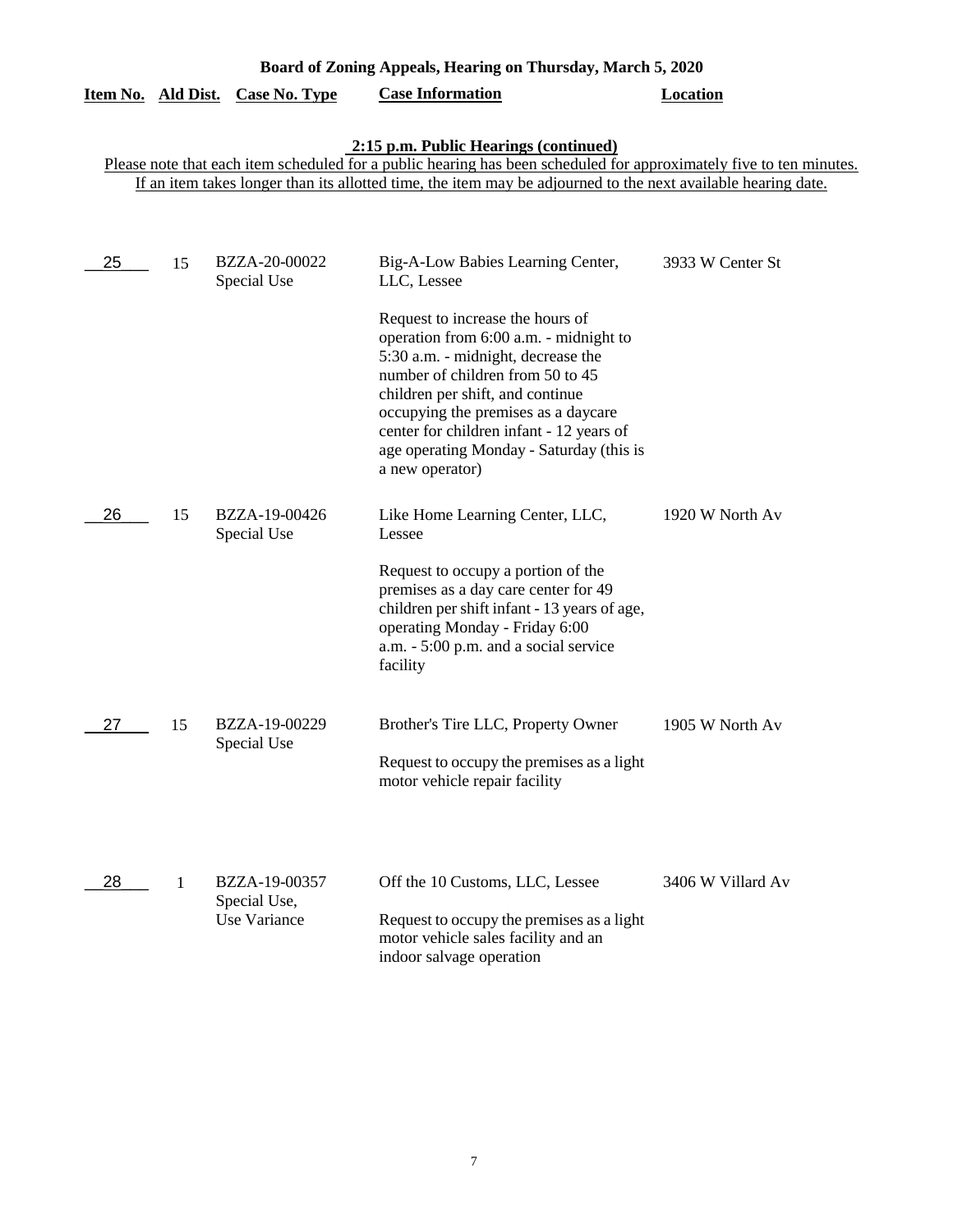| Board of Zoning Appeals, Hearing on Thursday, March 5, 2020                                                                                                                                                                                                                   |   |                                         |                                                                                                                                                                                                                     |                   |  |
|-------------------------------------------------------------------------------------------------------------------------------------------------------------------------------------------------------------------------------------------------------------------------------|---|-----------------------------------------|---------------------------------------------------------------------------------------------------------------------------------------------------------------------------------------------------------------------|-------------------|--|
|                                                                                                                                                                                                                                                                               |   | <u>Item No. Ald Dist. Case No. Type</u> | <b>Case Information</b>                                                                                                                                                                                             | <b>Location</b>   |  |
| 2:15 p.m. Public Hearings (continued)<br>Please note that each item scheduled for a public hearing has been scheduled for approximately five to ten minutes.<br>If an item takes longer than its allotted time, the item may be adjourned to the next available hearing date. |   |                                         |                                                                                                                                                                                                                     |                   |  |
| 29                                                                                                                                                                                                                                                                            | 1 | BZZA-19-00463<br>Special Use            | No Limit Auto, LLC<br>Request to continue occupying the<br>premises as a light motor vehicle sales<br>and repair facility (this is a new operator)                                                                  | 3841 W Villard Av |  |
| 30                                                                                                                                                                                                                                                                            |   | BZZA-19-00466<br>Dimensional Variance   | Linda Gorka, Property Owner<br>Request to allow a 6 foot high solid<br>wood fence along a side street that is not<br>located at least 5 feet from the sidewalk<br>and that is located within the vision<br>triangle | 3733 W Florist Av |  |

**3:15 p.m. Public Hearings.**

Please note that each item scheduled for a public hearing has been scheduled for approximately five to ten minutes. If an item takes longer than its allotted time, the item may be adjourned to the next available hearing date.

| 31 | 4              | BZZA-19-00417<br>Special Use                 | A Promise of Hope, Lessee                                                                                                                                       | 535 N 27Th St      |
|----|----------------|----------------------------------------------|-----------------------------------------------------------------------------------------------------------------------------------------------------------------|--------------------|
|    |                |                                              | Request to occupy the premises as a day<br>care center for 85 children per shift<br>infant - 13 years of age operating<br>Monday - Sunday 5:30 a.m. - 8:00 p.m. |                    |
| 32 | 4              | <b>BZZA-20-00003</b><br>Special Use          | Tawon Investments, LLC dba<br>Ride-N-Shine, Property Owner                                                                                                      | 2409 W Vliet St    |
|    |                |                                              | Request to occupy the premises as a<br>hand car wash                                                                                                            |                    |
| 33 | $\overline{4}$ | BZZA-20-00018<br><b>Dimensional Variance</b> | Milwaukee City Center, LLC dba<br>The Milwaukee Hilton, Property Owner                                                                                          | 509 W Wisconsin Av |
|    |                |                                              | Request to allow a projecting sign that<br>does not meet the minimum required<br>height above grade                                                             |                    |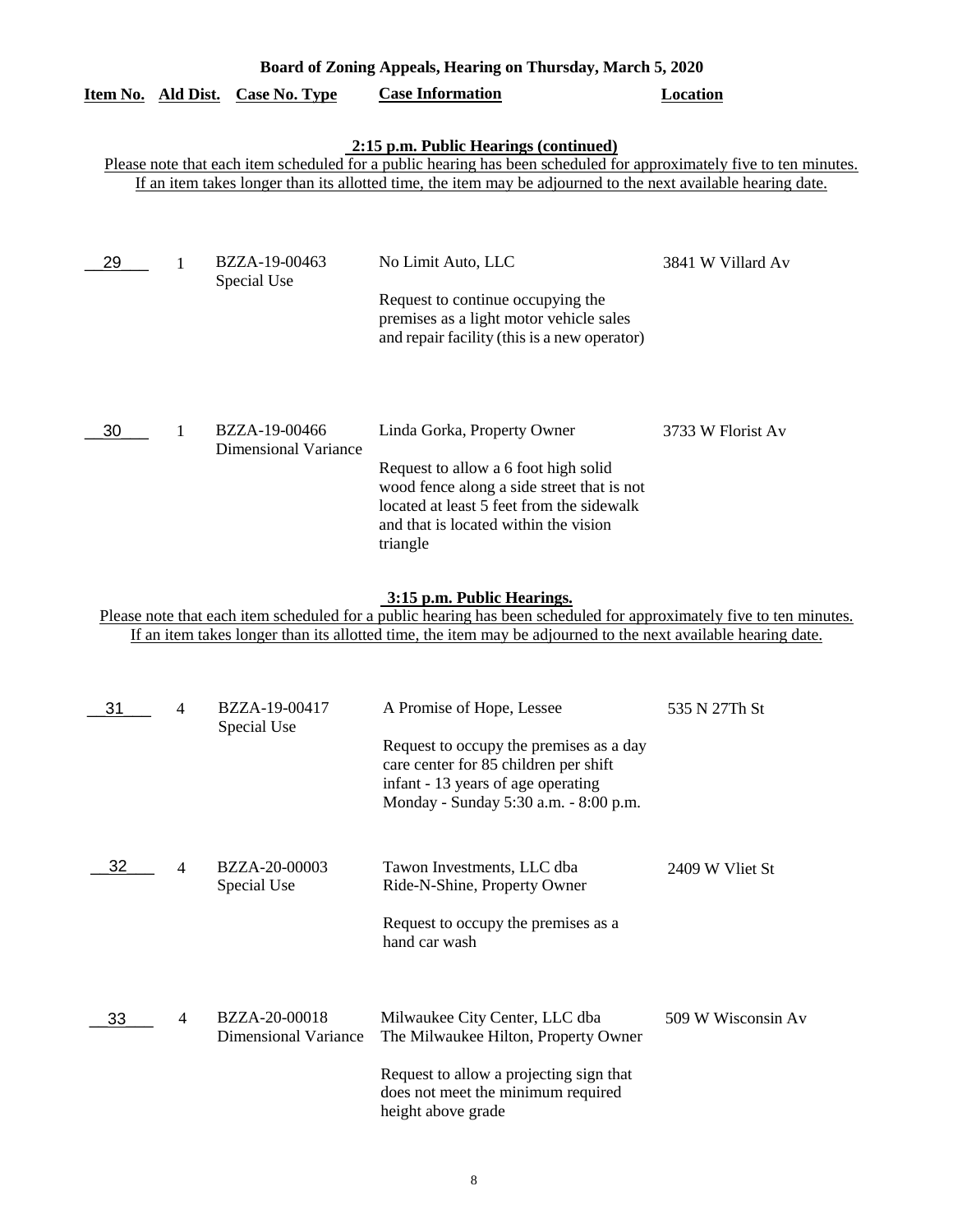|                           |    |                                                              | Board of Zoning Appeals, Hearing on Thursday, March 5, 2020                                                                                                                                                          |                          |
|---------------------------|----|--------------------------------------------------------------|----------------------------------------------------------------------------------------------------------------------------------------------------------------------------------------------------------------------|--------------------------|
| <u>Item No. Ald Dist.</u> |    | <b>Case No. Type</b>                                         | <b>Case Information</b>                                                                                                                                                                                              | <b>Location</b>          |
|                           |    |                                                              | <b>3:15 p.m. Public Hearings (continued)</b><br>Please note that each item scheduled for a public hearing has been scheduled for approximately five to ten minutes.                                                  |                          |
|                           |    |                                                              | If an item takes longer than its allotted time, the item may be adjourned to the next available hearing date.                                                                                                        |                          |
|                           |    |                                                              |                                                                                                                                                                                                                      |                          |
| 34                        | 6  | BZZA-20-00029<br>Special Use,<br><b>Dimensional Variance</b> | Beg Enterprises, LLC, Property Owner                                                                                                                                                                                 | 232 W Locust St          |
|                           |    |                                                              | Request to construct an addition to the<br>Board approved motor vehicle filling<br>station that does not meet the minimum<br>required glazing                                                                        |                          |
| 35                        | 14 | BZZA-19-00495<br><b>Dimensional Variance</b>                 | Richard Deschauer, Property Owner                                                                                                                                                                                    | 3419 S Lenox St          |
|                           |    |                                                              | Request to allow a fence in the side yard<br>of the premises                                                                                                                                                         |                          |
| 36                        | 6  | BZZA-20-00020<br>Special Use                                 | The Province of St. Joseph of the<br>Capuchin Order, Property Owner<br>Request to construct an accessory use<br>parking lot                                                                                          | 1927 N Vel R Phillips Av |
| 37                        | 7  | BZZA-19-00462<br>Special Use,<br><b>Dimensional Variance</b> | Divine Hands Sales and Service, LLC,<br>Lessee<br>Request to occupy the premises as a light<br>motor vehicle sales facility, repair<br>facility, and car wash that does not meet<br>the minimum required landscaping | 5507 W Hampton Av        |
| 38                        | 7  | BZZA-19-00428<br>Use Variance                                | Community Tire Service, LLC., Lessee<br>Request to continue occupying the<br>premises as a light motor vehicle repair<br>facility                                                                                    | 2902 W Burleigh St       |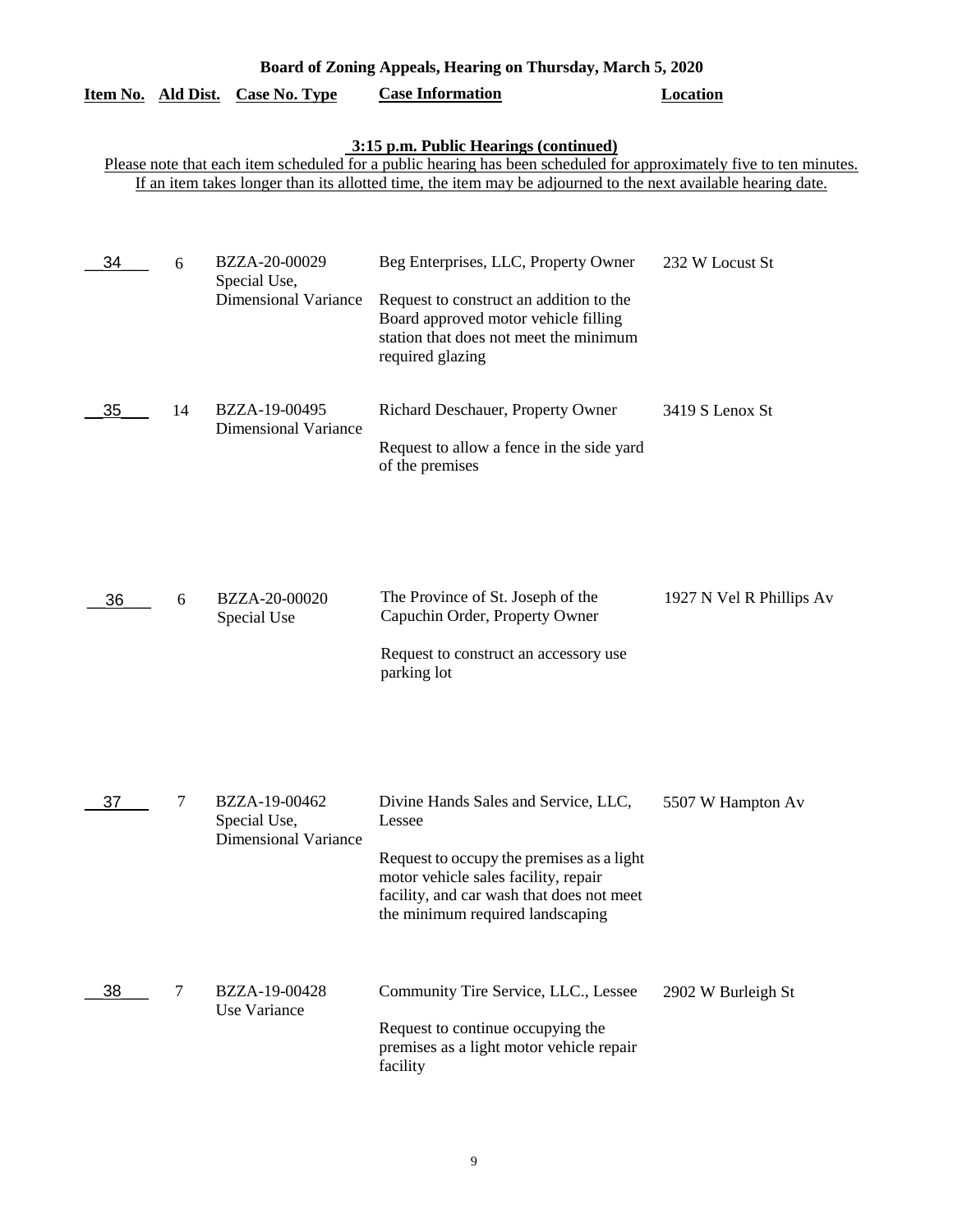|                                                                                                                                                                                                                                                                    |    |                                              | <b>3:15 p.m. Public Hearings (continued)</b>                                                                                                                                                                                                                             |                                          |  |  |  |  |
|--------------------------------------------------------------------------------------------------------------------------------------------------------------------------------------------------------------------------------------------------------------------|----|----------------------------------------------|--------------------------------------------------------------------------------------------------------------------------------------------------------------------------------------------------------------------------------------------------------------------------|------------------------------------------|--|--|--|--|
| Please note that each item scheduled for a public hearing has been scheduled for approximately five to ten minutes.<br>If an item takes longer than its allotted time, the item may be adjourned to the next available hearing date.                               |    |                                              |                                                                                                                                                                                                                                                                          |                                          |  |  |  |  |
|                                                                                                                                                                                                                                                                    |    |                                              |                                                                                                                                                                                                                                                                          |                                          |  |  |  |  |
| 39                                                                                                                                                                                                                                                                 | 7  | BZZA-20-00005<br>Special Use                 | Amazing Mays Child Care, LLC,<br>Property Owner                                                                                                                                                                                                                          | 4850 W Fond Du Lac Av                    |  |  |  |  |
|                                                                                                                                                                                                                                                                    |    |                                              | Request to occupy the premises as a day<br>care center for 115 children per shift<br>infant - 13 years of age, operating<br>Monday - Saturday 5:00 a.m. - midnight                                                                                                       |                                          |  |  |  |  |
| 4:15 p.m. Public Hearings.<br>Please note that each item scheduled for a public hearing has been scheduled for approximately five to ten minutes.<br>If an item takes longer than its allotted time, the item may be adjourned to the next available hearing date. |    |                                              |                                                                                                                                                                                                                                                                          |                                          |  |  |  |  |
| 40                                                                                                                                                                                                                                                                 | 8  | BZZA-19-00319<br>Special Use                 | Miguel Herrera, Property Owner<br>Request to occupy a portion of the<br>premises as a principal use parking lot                                                                                                                                                          | 2234 W Middlemass St                     |  |  |  |  |
| 41                                                                                                                                                                                                                                                                 | 8  | BZZA-19-00342<br>Special Use                 | MX Auto Care, LLC, Lessee<br>Request to add a light motor vehicle<br>repair facility to the Board-approved<br>body shop (this is a new operator)                                                                                                                         | 2147 S Muskego Av                        |  |  |  |  |
| 42                                                                                                                                                                                                                                                                 | 12 | BZZA-20-00019<br><b>Dimensional Variance</b> | LAS Investments, LLC, Property Owner<br>Request to occupy the premises as a<br>mixed use general retail and<br>multi-family residential building that<br>does not meet the minimum required<br>vehicle parking, bicycle parking, and the<br>minimum required landscaping | 145 S 1St St AKA<br>$145 - 155 S$ 1St St |  |  |  |  |
| 43                                                                                                                                                                                                                                                                 | 12 | BZZA-20-00015<br>Use Variance                | C2 Ventures, LLC, Lessee<br>Request to occupy the premises as an<br>indoor recreation facility, outdoor<br>recreation facility, and assembly hall                                                                                                                        | 1230 W Bruce St                          |  |  |  |  |

**Item No. Ald Dist. Case No. Type Case Information Location**